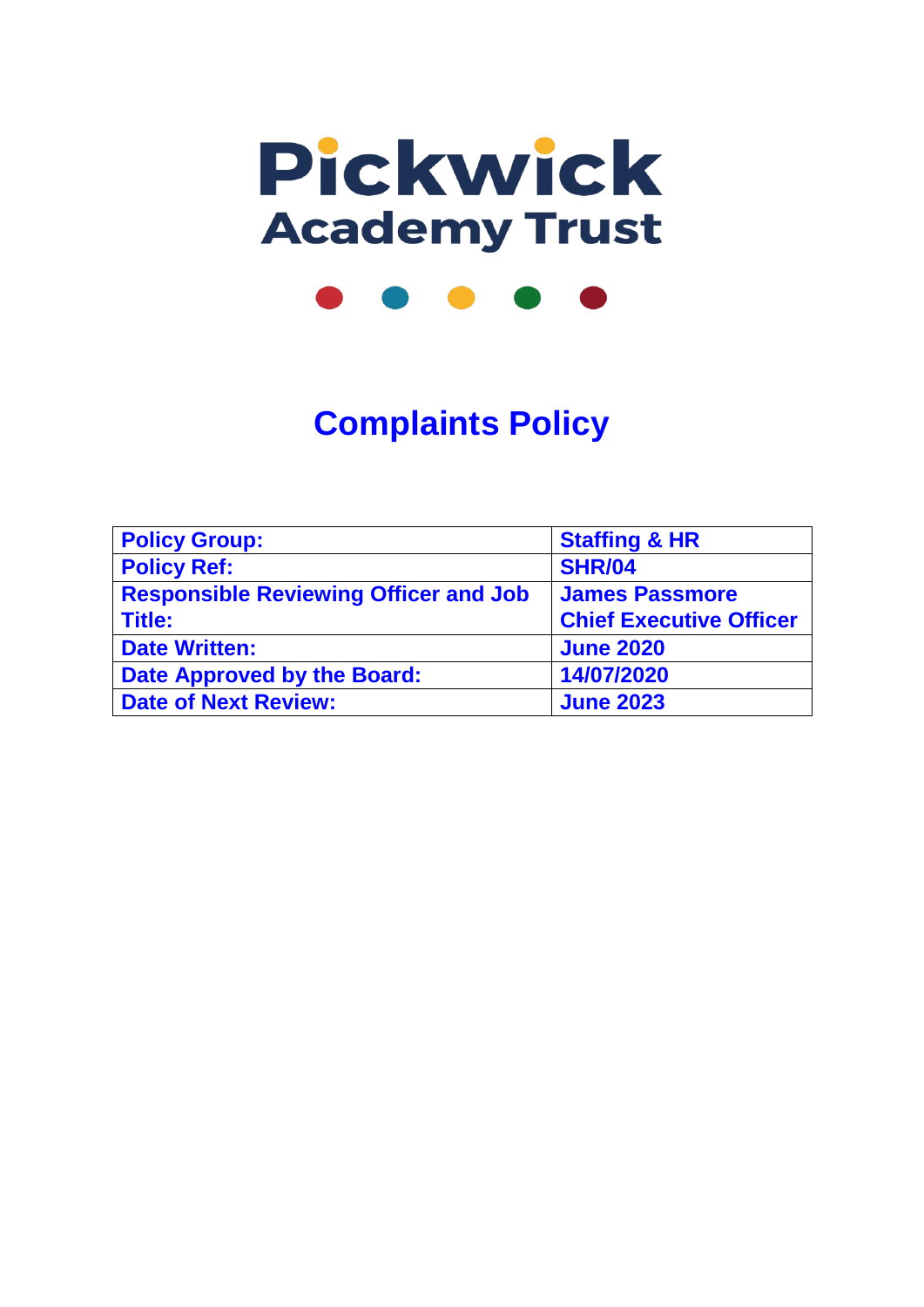### **1. Introduction**

- a. Pickwick Academy Trust recognises that at times things can and do go wrong. The Trust Board, Governors and staff in all the Trust's schools believe that it is in everyone's best interest to resolve concerns and complaints at the earliest possible stage.
- b. This policy seeks to help parents understand how to resolve concerns about their child's education and to provide a framework to respond to complaints from parents, students and members of the wider public.
- c. This policy meets the requirements set out in part 7 of the schedule to the Education (Independent School Standards) Regulations 2014, which states that we must have, and make available, a written procedure to deal with complaints from parents of pupils at the Trust's schools.
- d. It is also based on guidance published by the Education and Skills Funding Agency (ESFA) on creating a complaints procedure that complies with the above regulations, and refers to good practice guidance on setting up a complaints procedure from the Department for Education (DfE).

## **2. Purpose and Scope**

- a. The scope of this policy covers most complaints that the schools and the Trust are likely to receive from parents, pupils, or members of the wider public. However, it is not intended to cover aspects for which there are specific statutory requirements, such as SEND, curriculum and admissions. This policy will be applied to all complaints except in the cases summarised in the table at Appendix A.
- b. At any stage within the complaints procedure a decision may be made, based upon details of the complaint, to refer it to a different procedure.
- c. Pickwick Academy Trust takes all concerns seriously and is committed to responding as quickly as possible to any issues raised. Members of staff will listen to concerns raised and will seek to reach a prompt and satisfactory resolution. It is in everyone's interest that concerns and complaints are resolved at the earliest possible stage. We request that complainants do not discuss complaints publicly via social media, such as Facebook or Twitter.
- d. Complaints should be lodged promptly, or at least within 3 months of the incident. If a complaint is received after this time, the Trust will take no further action, unless there are exceptional circumstances.
- e. There are no regulations which prescribe Trustees/Governors' involvement in dealing with complaints. Complainants should not approach individual Trustees/Governors to raise concerns or complaints as this may prevent them from considering complaints at Stage 2 of the procedure.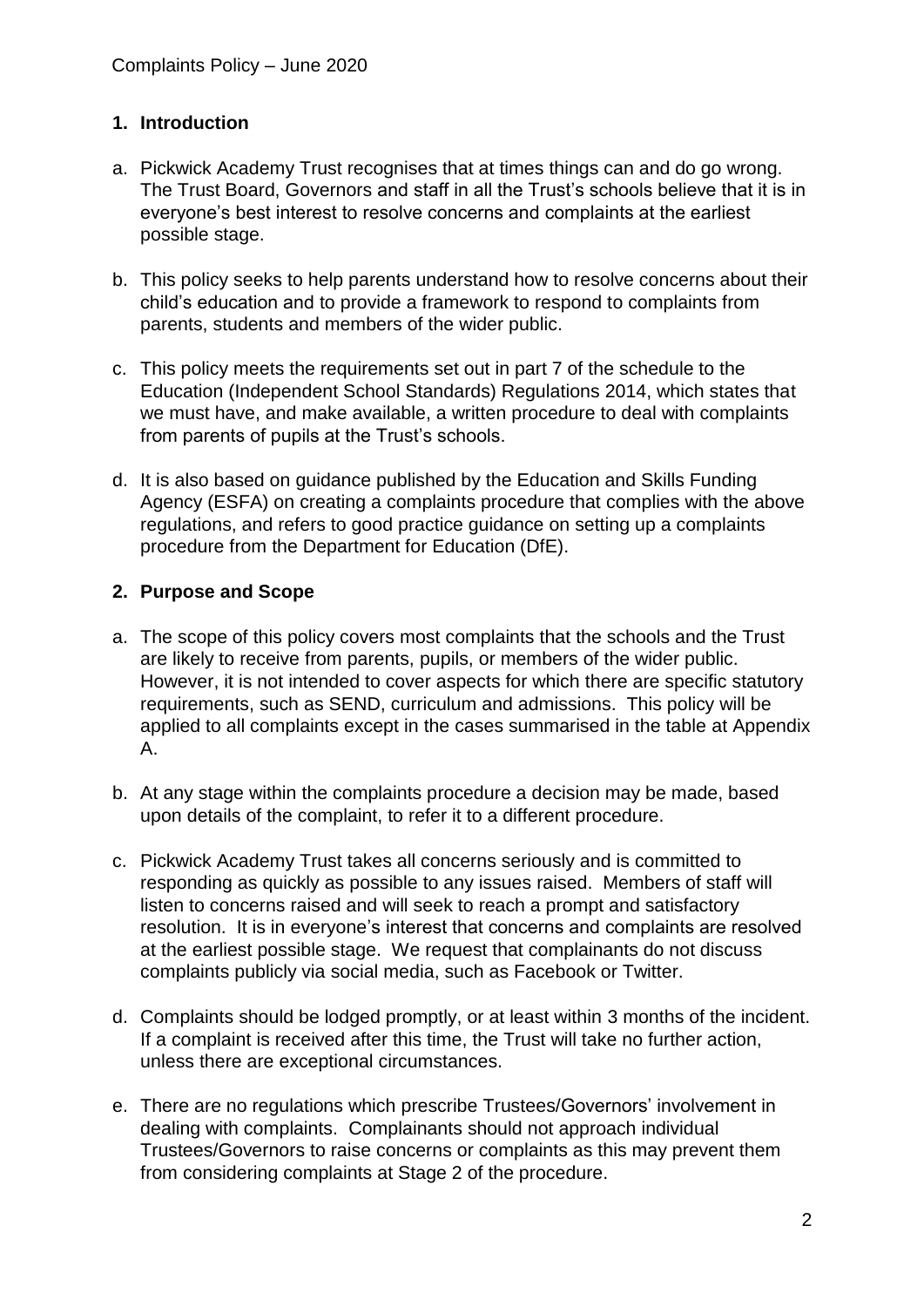### **3. Responsibilities and Accountabilities**

- a. The Pickwick Academy Trust complaints policy will:
	- Encourage resolution of problems by informal means wherever possible;
	- Be easily accessible and publicised;
	- Be simple to understand and use;
	- Involve management that will be impartial and non-adversarial;
	- Allow swift handling with established time limits for action and keeping people informed of the progress;
	- Ensure a full and fair investigation by an independent person where necessary;
	- Respect people's desire for confidentiality;
	- Address all the points at issue and provide an effective response and appropriate redress where necessary;
	- Provide information to the Trust and its leadership teams so that services can be improved;
	- Not investigate an anonymous concern or complaint under this policy unless there are exceptional circumstances. The CEO or Executive Headteacher will determine whether an anonymous complaint warrants an investigation.

## **4. Definitions / explanations of terms used**

- a. The DfE guidance explains the difference between a concern and a complaint:
	- A concern is defined as "an expression of worry or doubt over an issue considered to be important for which reassurances are sought". The Trust will resolve concerns through day-to-day communication as far as possible.
	- A complaint is defined as "an expression of dissatisfaction however made, about actions taken or a lack of action".
- b. The term 'parent' has been used throughout this document to include parents, legal guardians and full-time carers.
- c. A 'school day' is defined as a weekday during term time. It does not include weekends, school holidays and bank holidays.

## **5. Procedure**

- a. The Trust's complaints procedure consists of three stages:
	- Stage 1 Concerns and complaints dealt with informally
	- Stage 2 Complaints formally investigated by Headteacher (or designate)
	- Stage  $3$  Complaint Panel hearing

## **6. Time Limits**

a. Time limits for each stage of the procedure are set out under each individual stage. Although every effort will be made to comply with the time limits specified,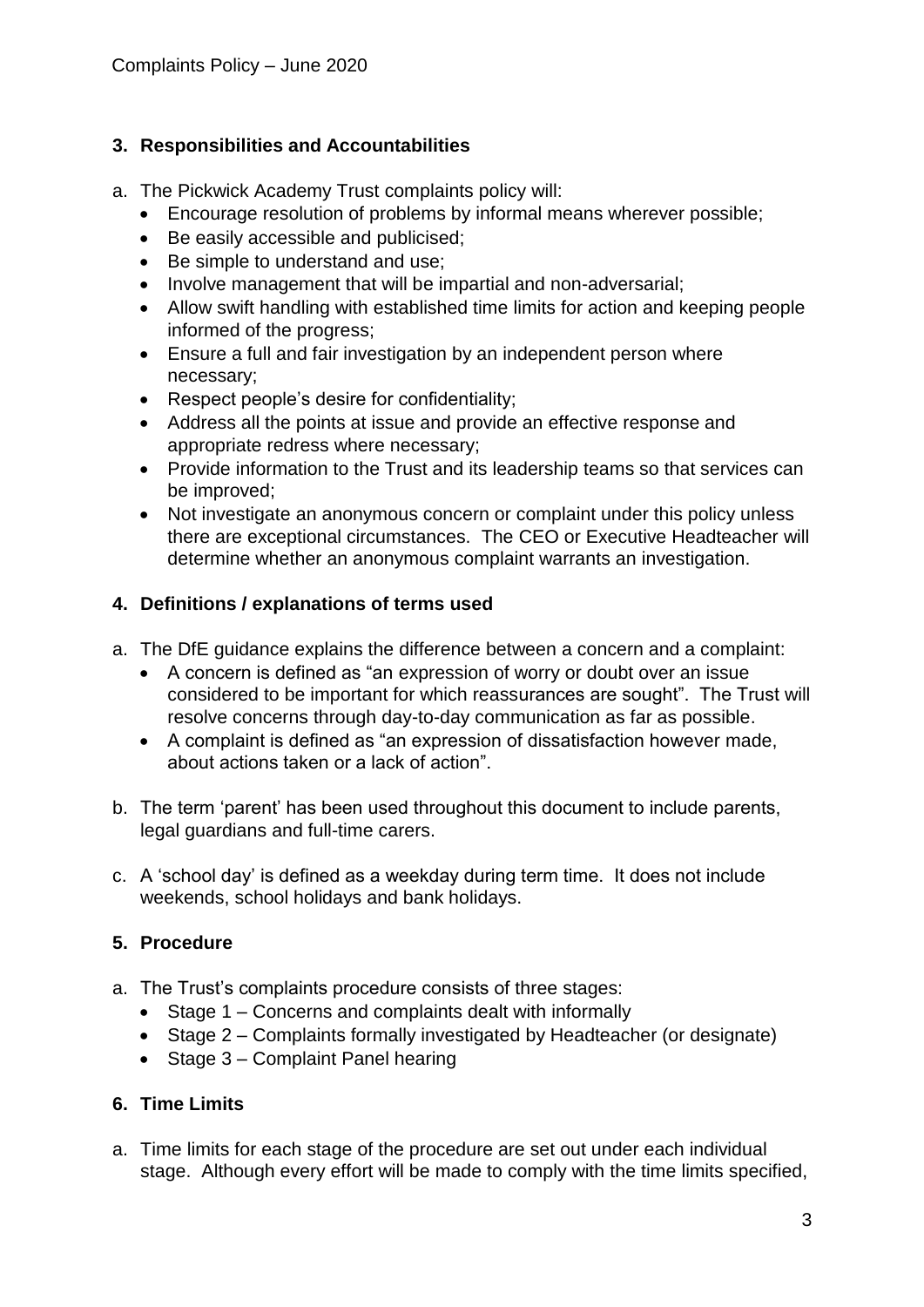it may not always be possible to do so, for example, due to the complexity of the matter raised or due to the unavailability of the complainant to attend a meeting if one is offered. However, where a time limit cannot be complied with, the School or the Trust will write to the complainant within the specified time limit setting out the reasons why the time limit cannot be complied with and confirm the new time limit which will apply.

## **7. Retention of records**

- a. The school/Trust will record the progress of all complaints, including information about actions taken at all stages, the stage at which the complaint was resolved, the final outcome and any action taken by the school. This material will be treated as confidential and held centrally, and will be viewed only by those involved in investigating the complaint or on the review panel. This is except where the Secretary of State (or someone acting on their behalf) asks to see it, or where the material must be made available during a school inspection.
- b. Records of complaints made to and investigated by the Head of School/Headteacher are kept centrally by the school for a period of three years from the date the complaint is resolved and then securely destroyed.
- c. Records of complaints made to and investigated by the Local Governance Committee/Trust Board/CEO are kept centrally by the school/Trust for a period of six years from the date the complaint is resolved and then securely destroyed.
- d. Records of complaints that refer to negligence, made to and investigated by the Head of School/Headteacher/Local Governance Committee/Trust Board/CEO are kept centrally by the school/Trust for a period of fifteen years from the date the complaint is resolved and then securely destroyed.
- e. Records of complaints that relate to a pupil with an Educational Health Care Plan, made to and investigated by the Head of School/Headteacher/Local Governance Committee/Trust Board/CEO are kept centrally by the school/Trust until the pupil reaches the age of 31 years.
- f. Records of complaints that relate to a pupil with child protection or safeguarding plans, made to and investigated by the Head of School/Headteacher/Local Governance Committee/Trust Board/CEO are kept centrally by the school/Trust until the pupil reaches the age of 75 years.

### **8. Confidentiality**

a. All correspondence, statements and records relating to individual complaints will be kept confidential except where access is requested by the Secretary of State, a school inspector or under another legal authority.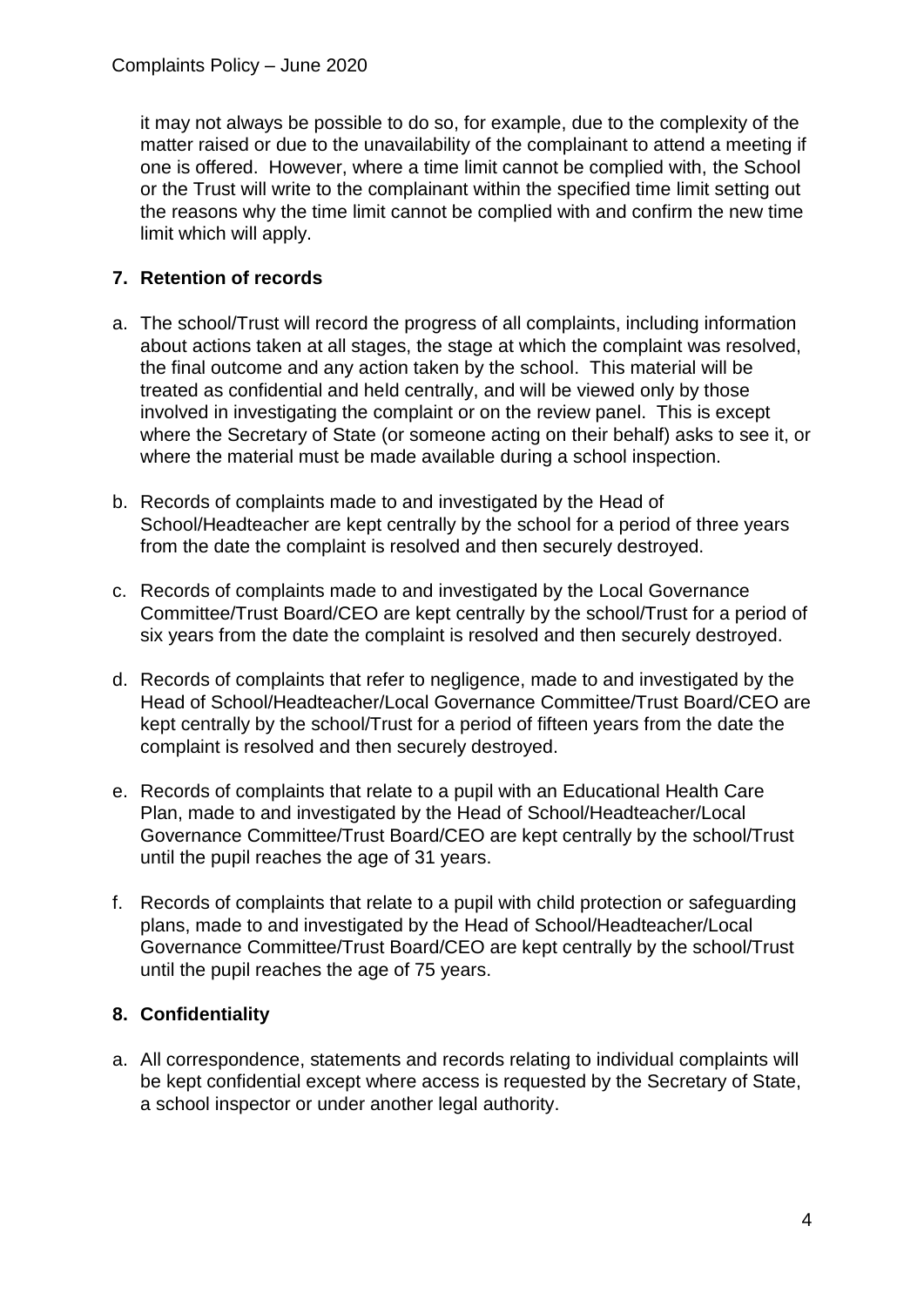### **9. Making a complaint – Stage 1 – informal resolution**

- a. A concern or complaint should be made either in person, in writing (including email), or by telephone. They may also be made by a third party acting on behalf of a complainant, if they have appropriate consent to do so. This consent to act on behalf of another must be evidenced to the school/Trust before any progress is made towards a resolution.
- b. Concerns should be raised directly with the member of staff concerned. If the member of staff feels that they are not the best person to be dealing with it, they will refer it to the Head of School/Headteacher or Chief Executive Officer for a decision on who should deal with the concern.
- c. Complaints about Pickwick Academy Trust central staff should be made to the Chief Executive Officer.
- d. Complaints against school staff, other than the Head of School/Headteacher, should be made in the first instance to the Head of School/Headteacher, via the school office.
- e. Complaints which involve, or are about, the Head of School/Headteacher should be addressed to the Chair of Governors via the school office.
- f. Complaints about the Chair of Governors, any individual Governor or the whole Local Governance Committee should be addressed to the Chief Executive Officer via the Pickwick Academy Trust office.
- g. Any complaint about the conduct of the Executive Headteacher, Chief Executive Officer or senior central team leader of the Trust should be made in writing to the Chair of the Board of Pickwick Academy Trust. The Chair of the Trust will appoint an Investigating Officer to review the matter. The Chair will nominate a Trustee of the Trust to make a recommendation or decision based on that report, or the Chair of the Board may fulfil this role.
- h. A complaint form template is included as Appendix B which may be used. If help is required in completing the form, please contact the school office or the Pickwick Academy Trust central office. Alternatively, help can be sought from third party organisations such as Citizens Advice.
- i. The school or Trust will aim to resolve a concern raised under Stage 1 within 15 school days of the date it was raised. Where it has not been resolved by informal means within this time limit, the complainant can submit the matters raised as a formal complaint under Stage 2 of this Complaints Policy.
- j. The member of staff dealing with a concern will make a written record of the issues raised, the action taken and, if applicable, the resolution reached, which will be retained in a central record.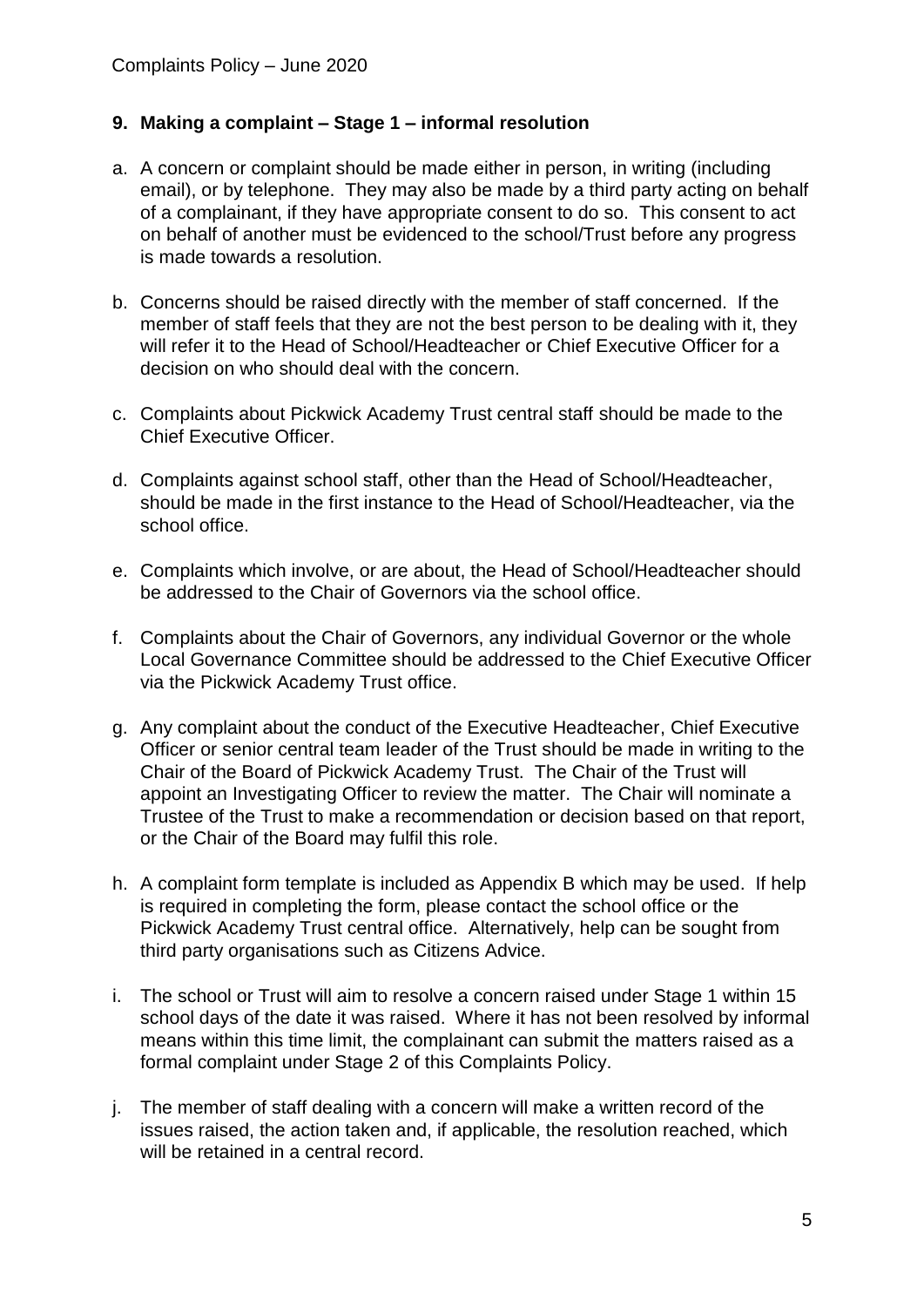### **10.Making a complaint – Stage 2 – formal complaint**

- a. Stage 2 is for complaints which have already been considered under Stage 1 of the complaints policy or for a serious matter which requires formal investigation from the outset.
- b. If a complainant is dissatisfied with the outcome of Stage 1, they should submit a request to escalate their complaint to Stage 2 in writing to the Head of School/Headteacher/CEO/Chair outlining the reasons for a formal investigation. The complainant should set out clearly the nature of their complaint, any unresolved issues, including relevant dates and full names of persons involved, and clarify what action they believe would resolve the issue. Any documentation should be attached to the complaint.
- c. The complaint will be acknowledged in writing within 5 school days of date of receipt. The acknowledgement letter will confirm the date that the formal complaint was received, the action to be taken and the specified time limit. It will also specify who has been appointed as the Investigating Officer.
- d. The Investigating Officer will be a senior member of staff who has no prior involvement with the complaint.
- e. The Investigating Officer will contact the complainant to clarify the details of the complaint and the methodology that will be used to investigate the complaint.
- f. The complainant will be offered the opportunity to meet with the Investigating Officer and to be accompanied by a friend or relative not acting in a legal capacity to speak on their behalf or help them make their case.
- g. The Investigating Officer will interview relevant witnesses and take statements from those involved. These will be dated and signed.
- h. If the complaint involves a pupil, he/she should also be interviewed, normally with a parent/carer present. In some cases, however, this may not be possible and a member of staff with whom the pupil feels comfortable will attend the interview.
- i. The Investigating Officer will keep written records of all meetings, telephone conversations and any other communication throughout the investigation.
- j. A full written response confirming the outcome of the investigation will be made to the complainant within 20 school days of the written complaint being received.
- k. The letter will set out the individual matters raised by the complainant, the findings made by the Investigating Officer and the conclusion reached.
- l. The letter will inform the complainant that, if they are dissatisfied with the outcome of the Stage 2 investigation, they should write to the Chair of the Local Governance Committee within 5 school days of receipt of the letter asking for the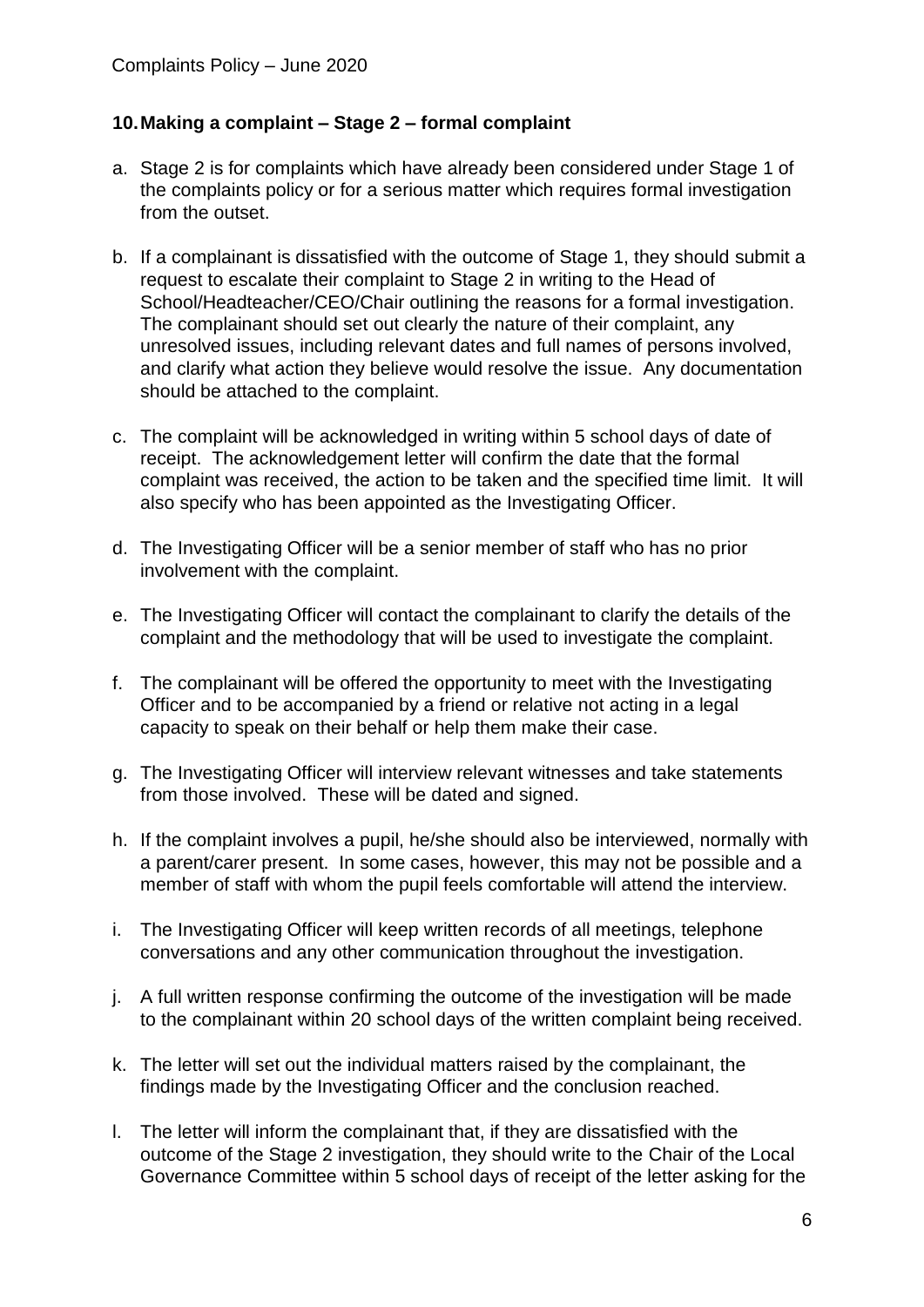complaint and the Stage 2 investigation to be reviewed by a panel hearing as set out in paragraph 11 of this complaints policy below. For complaints about Pickwick Academy Trust central team, the complainant should write to the Chair of the Trust Board.

m. Outcomes to a complaint may include:

- A finding that the complaint requires no further action;
- A finding that there is insufficient evidence to reach a conclusion such that the complaint cannot be upheld;
- An admission that the situation could have been handled differently or better but this is not the same as an admission of negligence;
- An apology;
- An explanation of the steps taken that have been taken, or will be taken, to ensure that it will not happen again and an indication of the timescales within which any changes will be made
- An undertaking to review School or Trust procedures in the light of the complaint.
- n. Where the complaint was received during a school holiday or within 20 days from the start of the Christmas, Easter or summer holidays, the Head of School/Headteacher or Chief Executive Officer will endeavour to expedite the investigation wherever possible.

## **11.Making a complaint – Stage 3 – formal appeal to a panel**

- a. If the complainant is dissatisfied with the outcome of the complaint under Stage 2 of the Complaints Policy, the complainant may write to the Chair of Governors (for school complaints) or the Chair of Trustees (for complaints made against members of the Executive team) within 5 school days of receiving the letter confirming the outcome of Stage 2 requesting an Appeal Panel hearing. Any requests received outside of this time frame will only be considered if exceptional circumstances apply.
- b. The complainant should not repeat the matters raised in their original letter or attached documentation which has already been provided, but should clearly set out how and why they do not accept the findings made under Stage 2 and state what their desired outcome is for consideration.
- c. The Clerk to the Governors/Trustees will fulfil the role of organising the time and date of the appeal panel meeting, inviting all the attendees, collating all the relevant documentation and distributing this 5 school days in advance of the meeting. The Clerk will also record the proceedings in the form of minutes and circulate these with the outcome of the meeting.
- d. The Chair of Governors/Trustees will write to the complainant within 5 school days of receipt to acknowledge receipt of their request for an appeal panel hearing.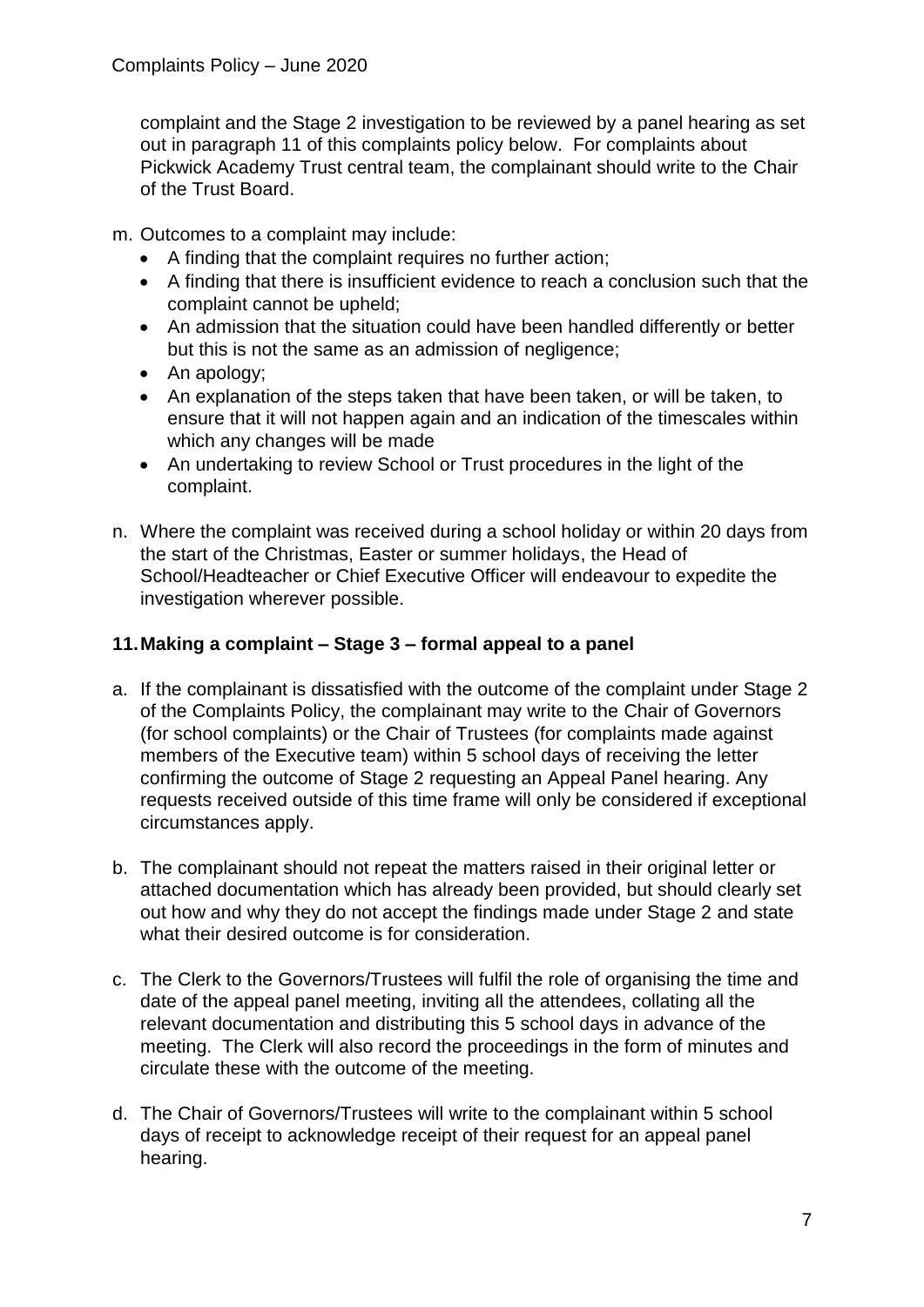- e. The Appeals Panel will consist of at least three people with no prior involvement or knowledge of the complaint. One of the 3 panel members will be independent of the management and running of the school. Prior to the meeting, they will decide amongst themselves who will act as Chair of the Appeals Panel. The Chair will ensure that the appeal hearing is minuted.
- f. Alternatively, an entirely independent panel may be convened to hear the complaint at Stage 3.
- g. The acknowledgement letter will confirm the date that the formal request to review the decision was received, the action to be taken and the specified time limit. It will also include the names of the Appeal Panel members. If the complainant objects to any of the named persons being appointed to the Appeal Panel, they should notify the Clerk within 3 school days of receipt of the letter. Fair consideration will be given to any bona fide objection to a particular member of the Panel.
- h. The Clerk will write to the complainant to inform them of the date of the meeting. They will aim to convene a meeting within 20 school days of receipt of the Stage 3 request. If this is not possible, the Clerk will provide an anticipated date and keep the complainant informed.
- i. If the complainant rejects the offer of three proposed dates without good reason, the Clerk will decide when to hold the meeting. It will then proceed in the complainant's absence on the basis of written submissions from both parties.
- j. The panel will decide whether to deal with the complaint by inviting parties to a meeting or through written representations if a meeting is not possible, but in making their decision, they will be sensitive to the complainant's needs.
- k. If the complainant is invited to attend the meeting, they may bring someone along to provide support. This can be a friend, relative or colleague but they will not play any part in the proceedings unless invited to do so by the Chair. There may be occasions when legal representation is appropriate, such as if a school employee is called as a witness in a complaint meeting, they may wish to be supported by union and/or legal representation.
- l. If attendance of any pupils is required at the hearing, parental permission will be sought if they are under the age of 18 years. Extra care will be taken to consider the vulnerability of children where they are present at a complaints appeal hearing.
- m. Representatives from the media are not permitted to attend.
- n. At least 10 school days before the meeting, the Clerk will confirm and notify the complainant of the date, time and venue of the meeting, ensuring that, if the complainant is invited, the dates are convenient to all parties and that the venue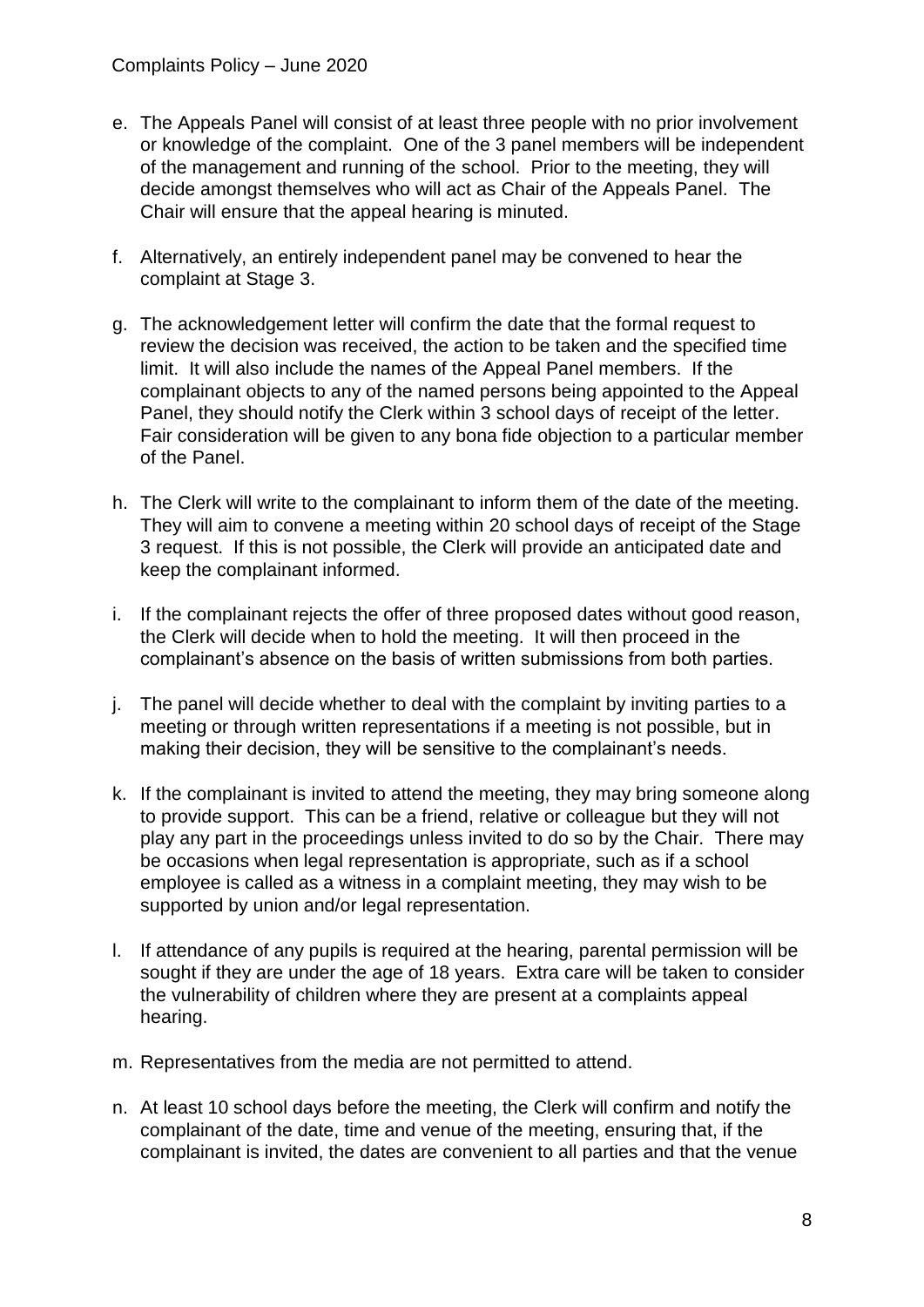and proceedings are accessible. The Clerk will also request copies of any further written material to be submitted to the Panel.

- o. Any written material will be circulated to all parties at least 5 school days before the date of the meeting. The panel will not normally accept, as evidence, any recordings of conversations that were obtained covertly and without the informed consent of all parties concerned. The panel will also not review any new complaints at this stage or consider evidence unrelated to the initial complaint.
- p. New complaints must be dealt with from Stage 1 of the procedure. The meeting will be held in private. Electronic recordings of meetings or conversations are not normally permitted unless a complainant's own disability or special needs require it. Prior knowledge and consent of all parties attending must be sought before meetings or conversations take place. Consent will be recorded in the minutes.
- q. The decision of the panel is final and will be communicated in writing to the complainant, the Head of School/Headteacher/CEO and the Chair of Governors/Trustees within 5 school days. The recommendations and findings will be made available for inspection on the school premises by the proprietor or Head of School/Headteacher/CEO
- r. The appeal panel can make the following decisions:
	- Dismiss or uphold the complaint in whole or in part;
	- Decide on the appropriate action to be taken to resolve the complaint;
	- Recommend changes to the school's or Trust's systems or procedures to ensure that problems of a similar nature do not recur.
- s. If the subject of the appeal is the Chief Executive Officer, the appeal should be lodged with the Chair of the Trust's Board within 10 school days of the receipt of the stage 2 decision. Where there is a delay in submitting an appeal without good reason, the Chair of the Trust's Board may decide that the appeal is out of time and will not be heard further. The Chair of the Trust Board will appoint a panel of two independent Trustees who have had no prior involvement in the matter and a panel member who is entirely independent of the management of the school or the Trust Board. The panel will appoint its own chair who will ensure that the meeting is minuted.
- t. The decision of the panel is final and will be communicated in writing by the Chair of the panel to the complainant, the Chief Executive Officer and the Chair of the Board within 5 school days. The recommendations and findings will be made available for inspection on the school premises by the Head of School/Headteacher/CEO. There is no further right of appeal in respect of the decision of any panel of the Trust Board with regard to complaints about the Chief Executive Officer other than to the Secretary of State at the Department for Education on the grounds that the Trust Board has not followed the complaints process.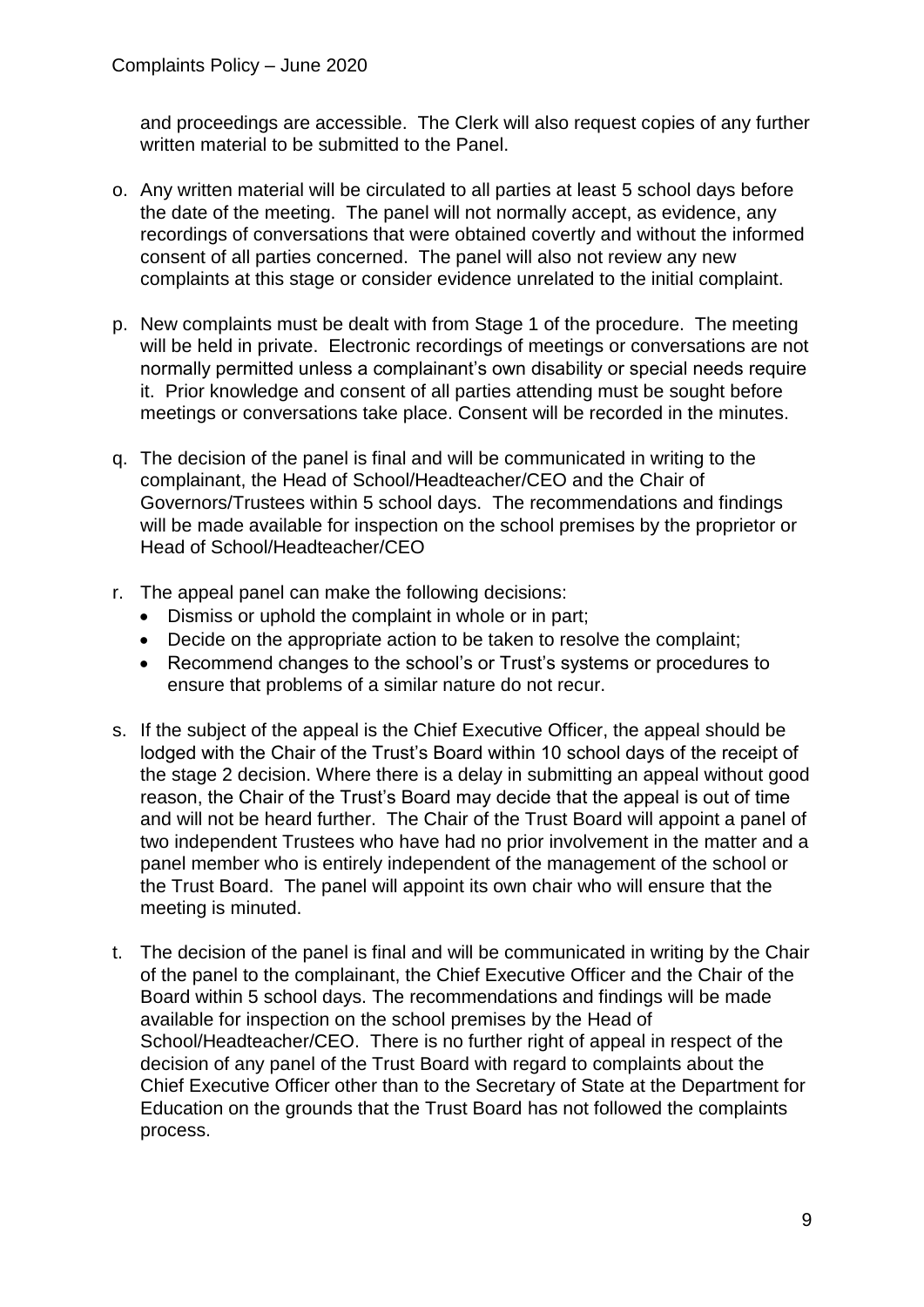u. A further stage of appeal can be taken to the Secretary of State at the Department for Education but only on the grounds that that Local Governance Committee or the Board of Pickwick Academy Trust has not followed the appropriate complaints procedure.

## **12.Withdrawal of a complaint**

a. If a complainant wishes to withdraw their complaint at any point, they will be asked to do so in writing. If the complaint is not withdrawn in writing, the CEO or Head of School/Headteacher will email the complainant stating that it is understood that the complaint has been withdrawn and that the matter is closed.

## **13.Habitual (persistent) or vexatious (unreasonable) complaints**

- a. Habitual and/or vexatious complainants can be a problem for staff, Governors and Trustees. The difficulty in handling such complaints can place a strain on time and resources. Whilst the school and Trust endeavours to respond with patience and sympathy to the needs of all complainants, there are times when there is nothing further which can reasonably be done to assist or to rectify a real or perceived problem.
- b. Where a complainant tries to raise an issue which has already been dealt with through the Trust's complaints procedure, and everything that could be reasonably done in response to the complaint has been done, the school or Trust will not reinvestigate the complaint except in exceptional circumstances, such as if new evidence has come to light.
- c. If a complainant persists in raising the same issue, the Head of School/Headteacher, or Chief Executive Officer, will write to them to explain that the matter has been dealt with fully in line with the Trust's complaints procedure and that the matter is closed.
- d. Whilst this list is not exhaustive, habitual or unreasonable complaints may include:
	- The complainant refuses to co-operate with the Trust's/school's relevant procedures;
	- The complainant changes the basis of the complaint as the complaint progresses by raising further concerns or questions;
	- The complainant is unwilling to accept the final decision and seeks an unrealistic outcome;
	- The complainant refuses to accept documented evidence of action taken or denies receiving information in spite of correspondence specifically answering their questions;
	- Excessive demands are made on the time of staff, governors and/or trustees and it is clearly intended to aggravate:
	- The complainant acts in a way that is threatening, abusive or offensive;
	- The complainant contacts the school on an excessive number of occasions.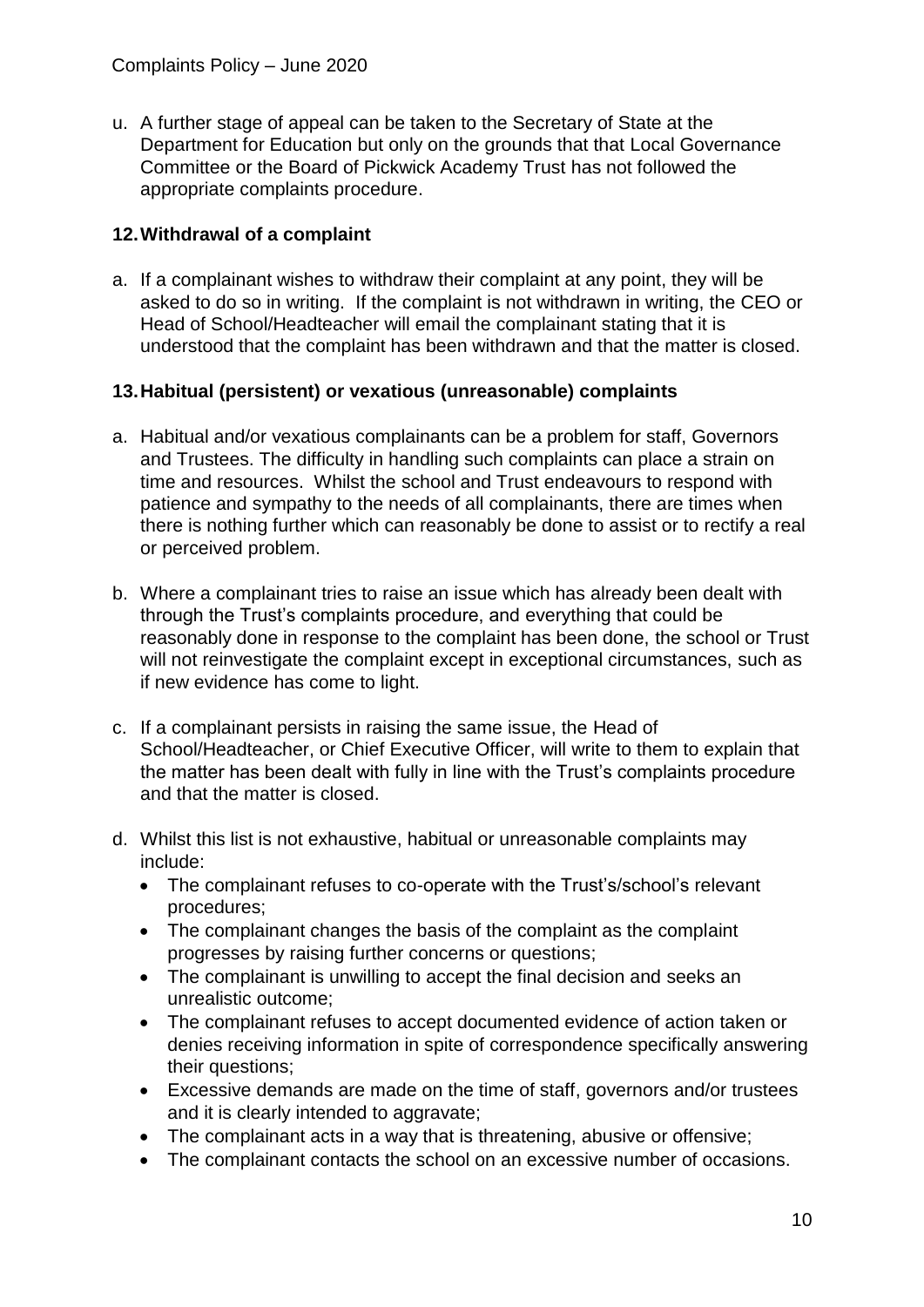### **14.Dealing with habitual or vexatious complaints**

- a. In cases of persistent or unreasonable complaints, or harassment, the school/Trust may take the following steps as appropriate:
	- Inform the complainant that their behaviour is now considered to be unreasonable or unacceptable and request a changed approach;
	- Restrict contact with the complainant to one form of communication either in person, by telephone or by email;
	- Restrict contact to liaison through a designated member of staff;
	- Notify the complainant that they have received a full response to their complaint and the school, or Trust, has tried to resolve the complaint and there is nothing more to be added.
	- Inform the complainant that any form of contact in relation to their complaint, or similar issues to their complaint, will be acknowledged but not answered;
	- Place restrictions on the complainant's access to the school or Trust site.
- b. When a complainant has been determined as habitual or vexatious, that status will be regularly reviewed and, where appropriate, withdrawn. This action may be appropriate when the individual demonstrates a more reasonable approach or submits a further complaint which will be dealt with as a new complaint.
- c. A panel of 3 governors should review a decision to categorise a complainant as habitual or vexatious every six months and decide if that category can be amended or withdrawn.

### **15.Equal Opportunities**

- a. An Equality and Diversity Impact Assessment has been completed in order to ensure it complies with equality obligations outlined in discrimination legislation. The policy positively reflects the aims and ambitions of Pickwick Academy Trust.
- b. In accordance with equality law, we will consider making reasonable adjustments, if required, to enable complainants to access and complete this complaints procedure, such as providing information in alternative formats, assisting them in raising a formal complaint or holding meetings in accessible locations.

#### **16.References, acknowledgements and associated documents**

a. This policy will be implemented in conjunction with other Pickwick Academy Trust polices in the same group of policies.

### **17.Appendices**

- a. Appendix A: Exceptions Complaints not covered by this policy
- b. Appendix B: Complaint form template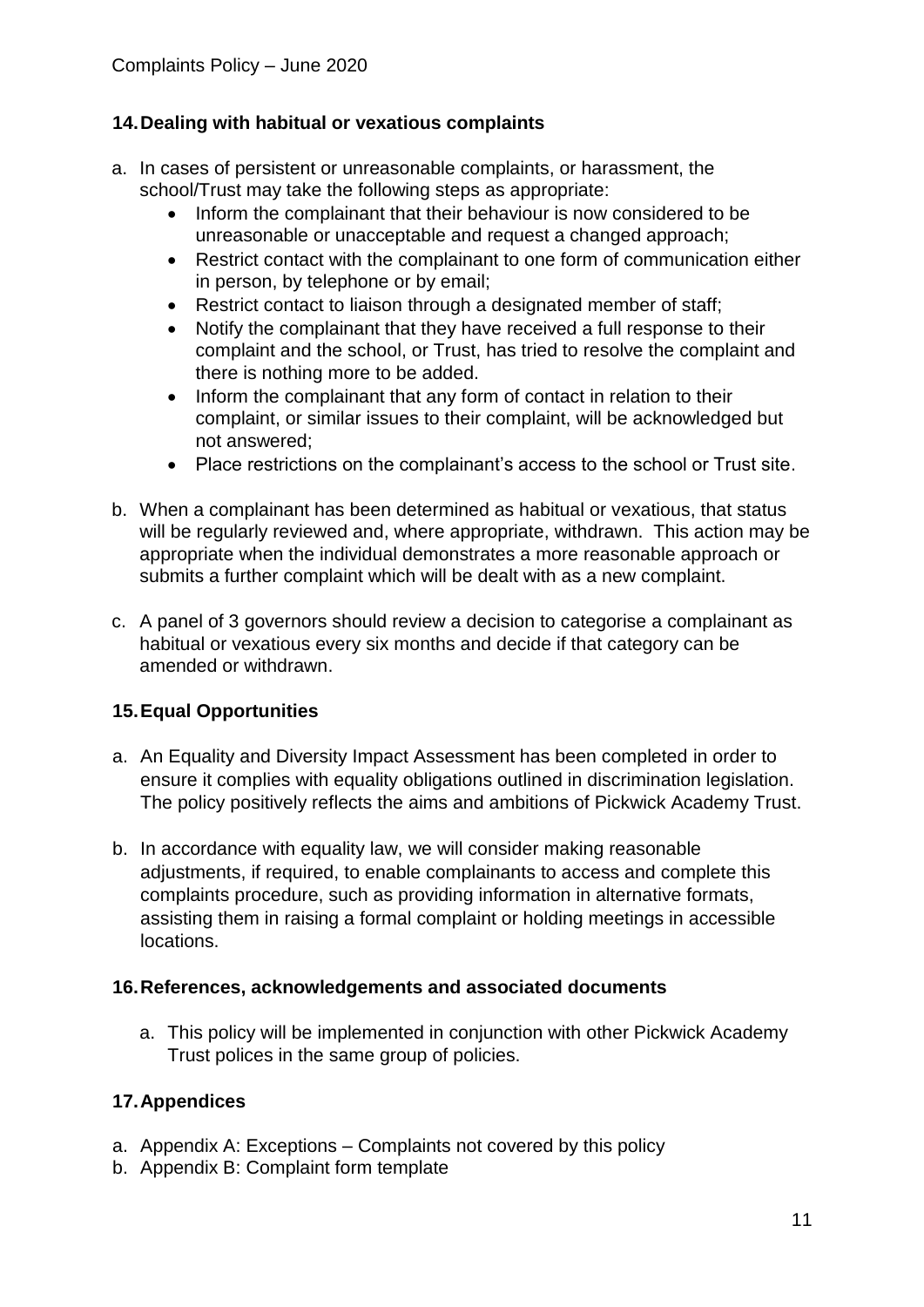| Admissions to school                                                                                   | Admissions authority – details will be provided on<br>the admission sections of the relevant school's<br>website. Please contact the school if you cannot<br>access the information on the website.                                                                                                   |
|--------------------------------------------------------------------------------------------------------|-------------------------------------------------------------------------------------------------------------------------------------------------------------------------------------------------------------------------------------------------------------------------------------------------------|
| Statutory assessments of<br><b>Special Educational Needs</b><br>and Disability                         | Local Authority carrying out the assessment                                                                                                                                                                                                                                                           |
| Matters likely to require a<br><b>Child Protection investigation</b>                                   | Designated Safeguarding Lead at the relevant<br>school or via the relevant Local Children's<br>Safeguarding Board - please see the<br>safeguarding section on the relevant school's<br>website. Please contact the school if you cannot<br>access the information on the website.                     |
| <b>Exclusion from school</b>                                                                           | Parents and carers may use school procedures to<br>challenge permanent and fixed-term exclusions.<br>Details of the processes to follow will be provided<br>in the documentation provided at the time of the<br>exclusion. In the event of queries, please contact<br>the school for further details. |
| Whistleblowing                                                                                         | A copy of the Whistleblowing Policy is on the<br>school's website. Please contact the school if you<br>cannot access the information on the website.                                                                                                                                                  |
| Staff grievances and<br>disciplinary procedures                                                        | The Trust has staff grievance and disciplinary<br>policies and procedures and a code of conduct in<br>place. Complainants are not informed of the<br>outcomes of actions under these procedures.                                                                                                      |
| Complaints about services<br>provided by external bodies<br>using a school's premises or<br>facilities | Providers should be contacted directly and have<br>their own procedures in place.                                                                                                                                                                                                                     |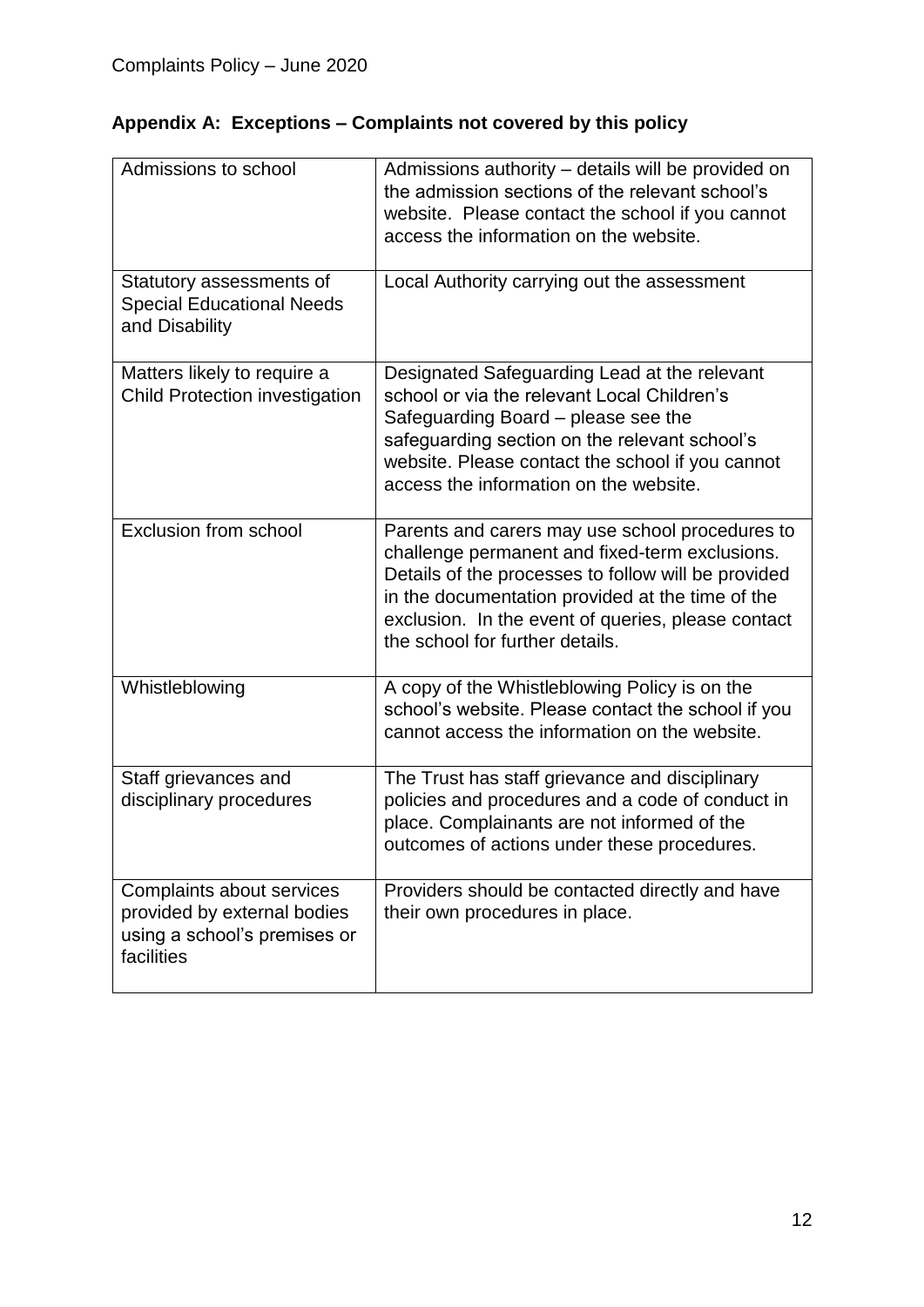# **Appendix B: Complaint form template**

Please complete and return to the School Office or Pickwick Academy Trust central office. You will receive an acknowledgment with details of what action will be taken.

| Your Name:                             |
|----------------------------------------|
| <b>Pupils Name:</b>                    |
| Your relationship to the pupil:        |
| Address:                               |
| Postcode:                              |
| Telephone No:                          |
| Please give details of your complaint: |
|                                        |
|                                        |
|                                        |
|                                        |
|                                        |
|                                        |
|                                        |
|                                        |
|                                        |
|                                        |